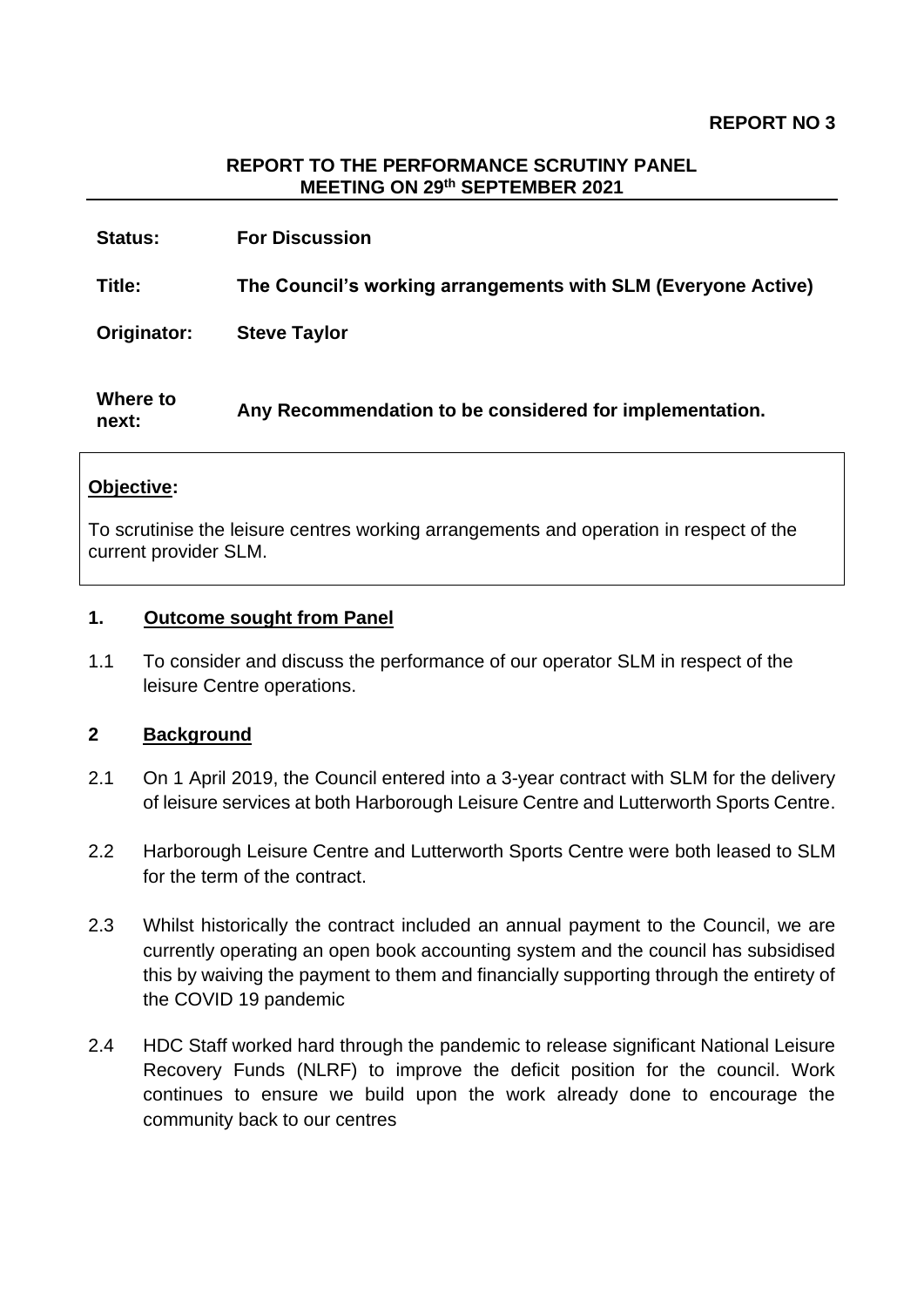# **3. Contract Performance Management**

### Monthly Monitoring Reporting

3.1 Appendix 1 is the most recent example of the monthly report issued by SLM to the council it highlights important information around attendance as well as information on new initiatives and activities to be taking place across the two operator sites

### Key Performance Indicators

3.2 Key Performance Indicators are supplied by SLM to the Council on a monthly basis. These are discussed in quarterly meetings between SLM and the Council.

### **Pricing**

- 3.3 Pricing for the activities (swimming, gym, sports hall hire etc) is split into core and non-core prices.
	- **Core Pricing:** Price reviews take place on a yearly basis and increases are limited under the contract terms to Retail Price Index (RPI) per annum above the baseline price established at the start of the initial contract.
	- **Non-Core Pricing:** Prices for non-core activities are set and varied at the sole discretion of SLM.

# Council Audits

- 3.4 As per the Contract for Payment for Leisure Services, the Council undertake formal quality audits on the management of the facilities. These are known as Visitor Standard Assessments (VSA) and are carried out subject to COVID 19 restrictions on a monthly basis at each centre by the Council.
- 3.5 Cleanliness, building maintenance, health and safety management, and quality of facilities provided are among the items scored as part of the inspection.

#### Repairs & Maintenance

3.6 Under the terms of the two leases between HDC and SLM, SLM are responsible for the repair and maintenance of the centres, although, to ensure value for money, some aspects are the retained by the Council as outlined in Appendix 1.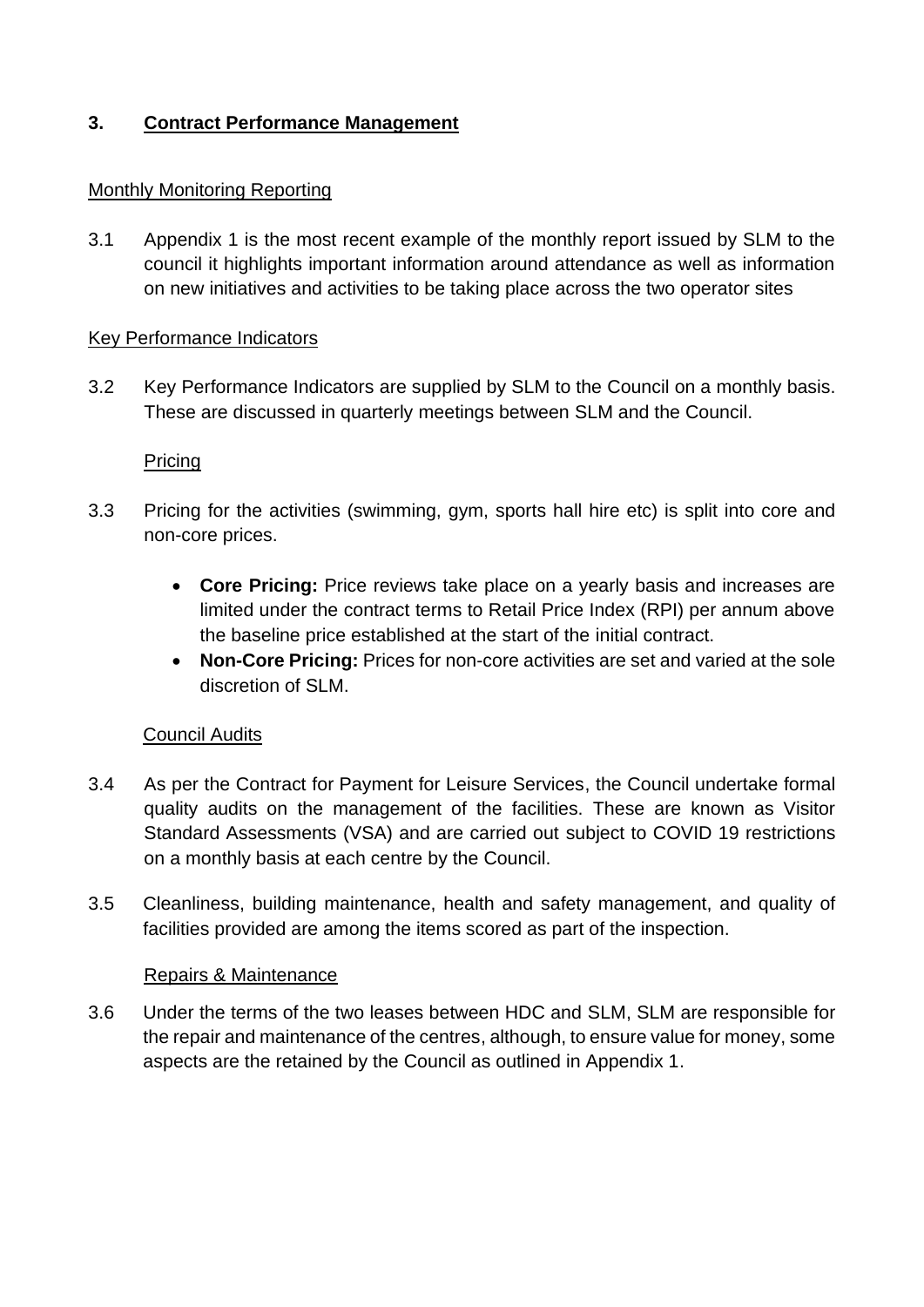# **4 Points for discussion**

4.1 To consider the response of our leisure provider in relation to the COVID-19 pandemic and how we are building on our relationship moving forward post pandemic to support the communities emerging health, wellbeing and physical activity related concerns

# **5 Equality Impact Assessment Implications/Outcomes**

5.1 All current and potential issues are discussed and evaluated through the regular contract meetings.

# **6 Impact on Communities**

6.1 The leisure centres play a vital role in delivering leisure and sporting opportunities to the residents of the district. The role of the centres in delivering health benefits to the community over the coming years is likely to increase with the focus of healthcare moving away from treatment and towards prevention.

The centres are achieving significant successes in delivering activity programmes to members of the community who have previously been inactive and at risk of poor health for example the Cancer Prehabilitation Scheme, Cardiac Referral Scheme and GP exercise referral scheme.

It is of particular importance that SLM continue to work with the Council's leisure team to ensure they are involved in local and national initiatives and are looking at where they can apply for grant funding to enhance provision.

- 6.2 Both centres operate classes and activities which encourage older residents to participate in gentle exercise sessions assisting with mobility and other long term health conditions.
- 6.3 We already are seeing a rise in the number of people experiencing symptoms associated with the following:

Mental Health

Physical Health relating to inactivity such as increased home accidents and musculoskeletal disorder.

-Diagnosis of long covid

# **7 Uniting Communities Through Activity**

7.1 It has been a challenging year but the lifting of regulations relating to the opening of leisure facilities and return to activity has been welcomed.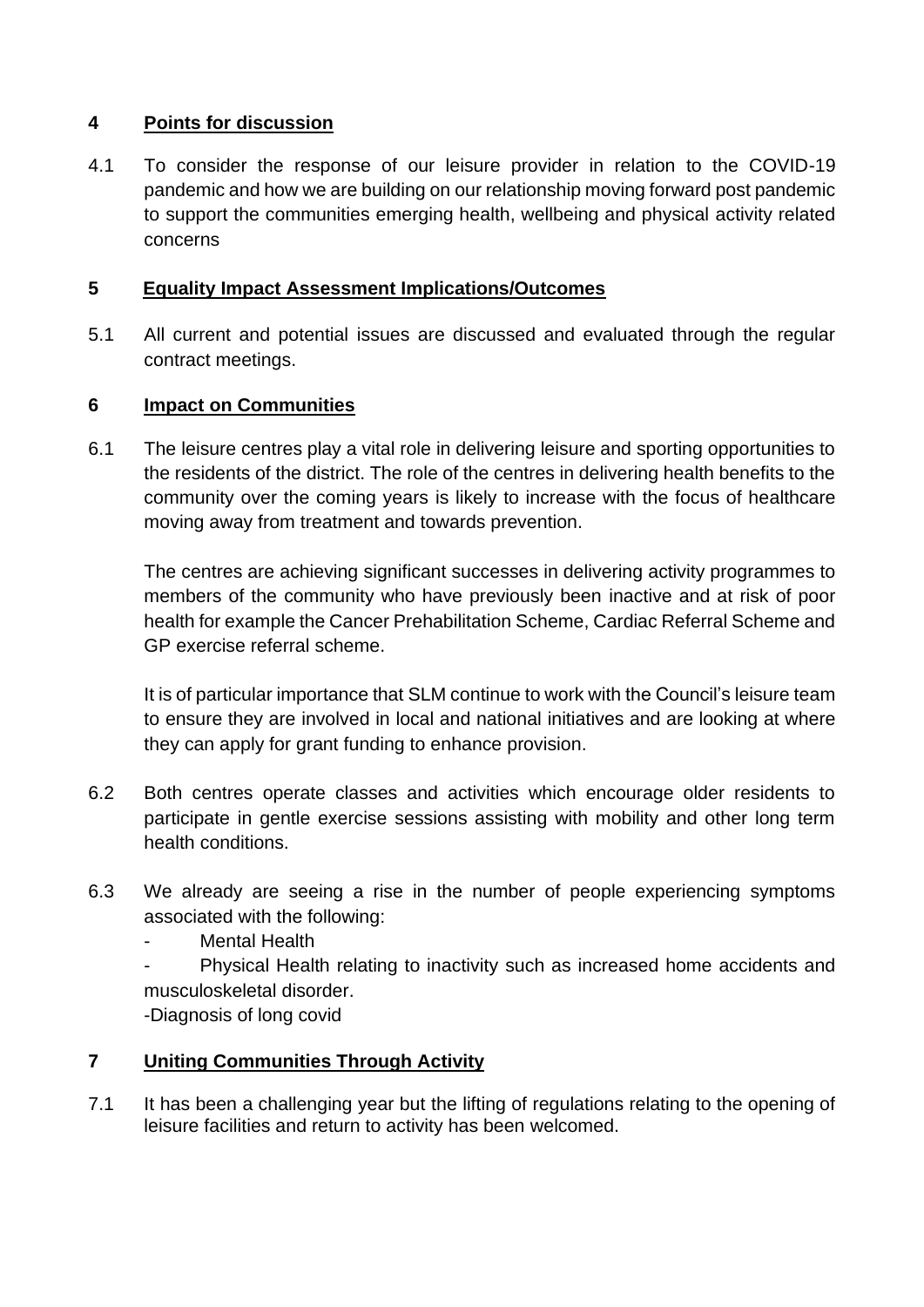7.2 The new focus over the coming months is to safely work through the business plan Uniting Communities Through Activity and encouraging customers to take part in 150 minutes of exercise each week with at least 2 sessions at our leisure centres. Appendix 2 (Uniting Communities Through Activity) sets out how this will be done.

# **8 Legal Issues**

8.1 HDC has a contract with SLM for the delivery of leisure services. The contract expires at the end of March 2022. There is an extension clause within the contract that permits an extension of up to 1 year. The contract is currently being worked on with SLM to try to secure delivery to March 2024.

### **9 Resource Issues**

- 9.1 As a result of the COVID-19 Pandemic the council is currently operating an open book accounting approach with our leisure provider, and providing the support required to ensure the ongoing provision of our leisure service.
- 9.2 The council has been successful in securing significant National Leisure Recovery Fund monies to support the provider through current lockdown restrictions and aid its recovery, in addition we have been able to claim back some of the management fee we were expecting from the contractor.

### **10 Community Safety Implications**

- 10.1 High participation levels in sport and physical activity amongst young people are thought to contribute towards lower levels of anti-social behaviour (ASB).
- 10.2 Physical activity is clearly important in building a cohesive community. Research from the ukactive Research Institute in partnership with the DataHub found that community leisure in the UK contributes £3.3bn in social value. This figure takes into account improved health, reduced crime, increased educational attainment and improved life satisfaction (subjective wellbeing), with activities like football having a significant social impact on education and crime reduction.

# **11 Carbon Management Implications**

11.1 SLM recognise the importance of Carbon and Energy Management. Opportunities for improved energy management are constantly reviewed and implemented where feasible and financially viable.

# **12 Risk Management Implications**